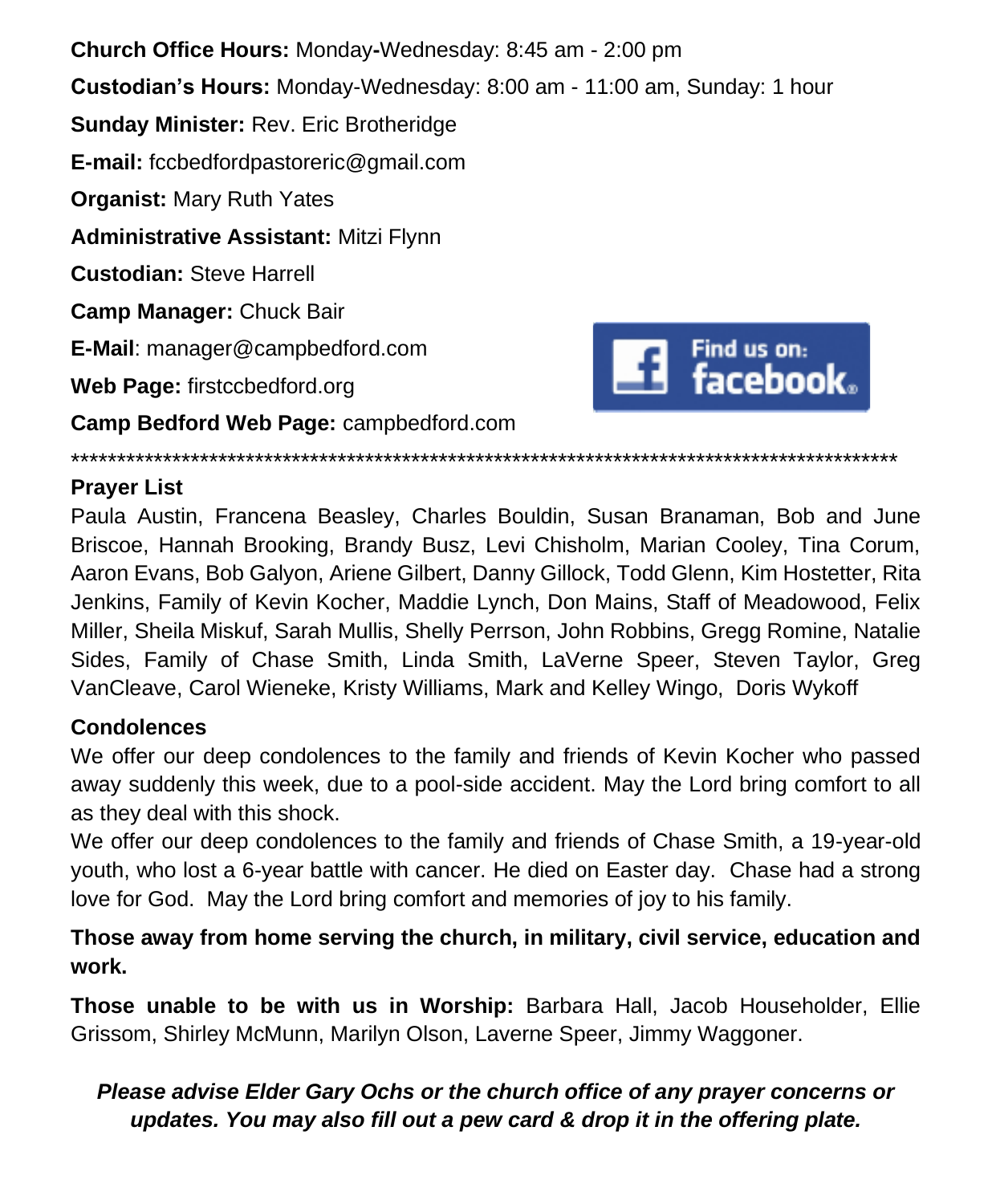

First Christian Church (Disciples of Christ)

1101  $15^{th}$  Street

[www.firstccbedford.org](http://www.firstccbedford.org/) 812-275-4497

Bedford, IN 47421 office@firstccbedford.org

 $\sf Reaching~Outward$  to  $\sf C$ onnect  $\sf P$ eople with  $\sf C$ od's  $\sf Abundance$ 

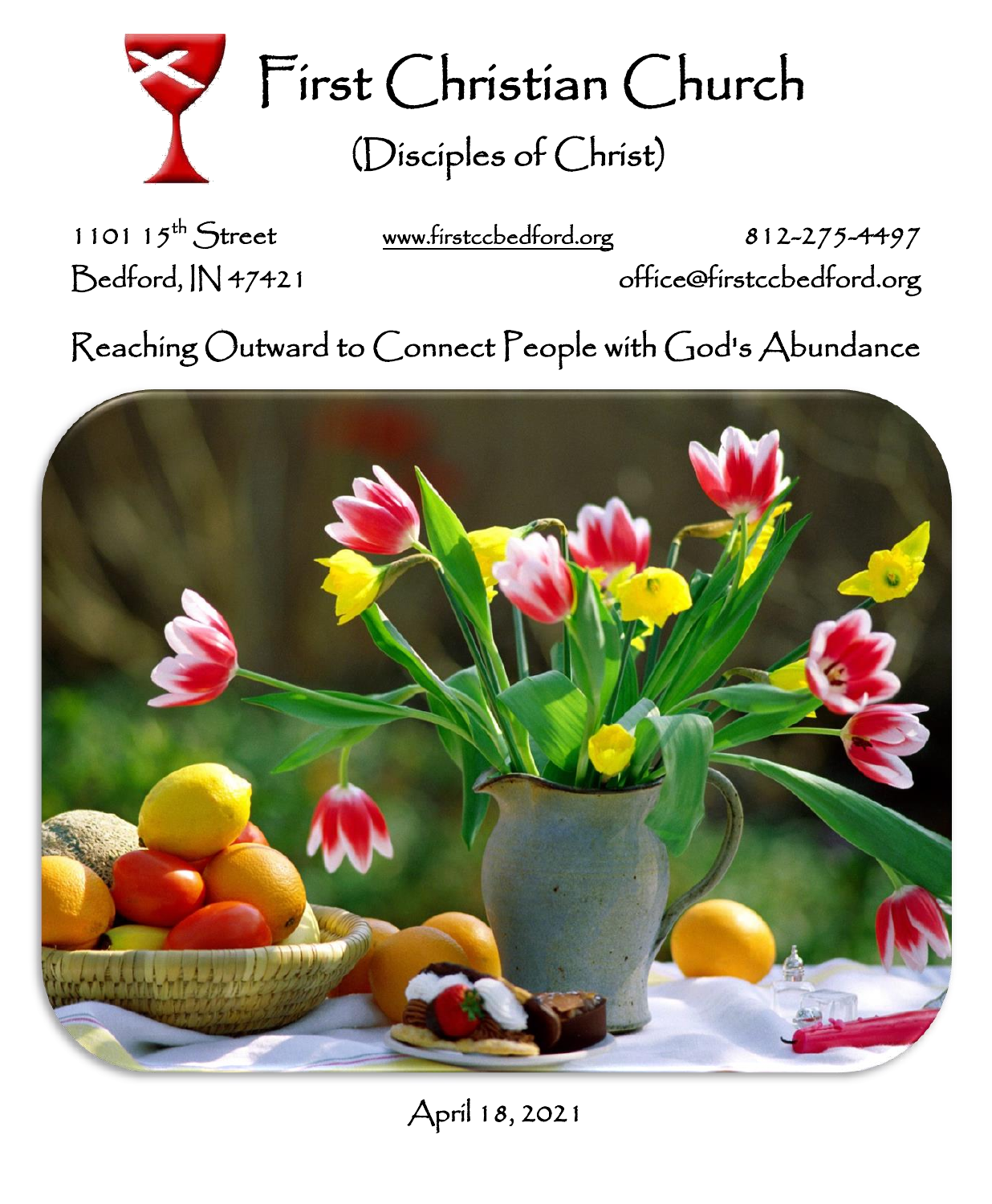*Please complete the cream-colored card located in the back of each pew and place it in the offering plate. Help us by filling out the card as completely as you can. You may also use the card to inform the office of any prayer requests, joys, concerns, upcoming events, changes, etc.*  \*\*\*\*\*\*\*\*\*\*\*\*\*\*\*\*\*\*\*\*\*\*\*\*\*\*\*\*\*\*\*\*\*\*\*\*\*\*\*\*\*\*\*\*\*\*\*\*\*\*\*\*\*\*\*\*\*\*\*\*\*\*\*\*\*\*\*\*\*\*\*\*\*\*\*\*\*\*\*\*\*\*\*\*\*\*\*\*\*\*\*

| The Old Rugged Cross - arr. Wyrtzen<br><b>Prelude</b> |  |
|-------------------------------------------------------|--|
|-------------------------------------------------------|--|

| <b>Welcome and Announcements</b>                                  |                                                                                                  | Rev. Eric Brotheridge  |
|-------------------------------------------------------------------|--------------------------------------------------------------------------------------------------|------------------------|
| <b>Call to Worship</b><br>Leader: Saviour of the sinful,          |                                                                                                  | <b>Elder Gary Ochs</b> |
| ALL: Need of the needy,<br>Healer of the sick,<br>Come, O Christ! | Help of the helpless,<br>Hope of the hopeless,<br>Strength of the weak,<br>Love of the loveless, | by David Adam          |
| <b>Opening Hymn</b>                                               | <b>Blessed Assurance</b>                                                                         | #543                   |
| <b>Children's Moment</b>                                          |                                                                                                  | Pastor                 |
| A Time of Prayer                                                  |                                                                                                  |                        |
| <b>Call to Prayer</b>                                             |                                                                                                  | Pastor                 |
| <b>Pastoral Prayer for Illumination</b>                           |                                                                                                  | Pastor                 |
| Lord's Prayer                                                     |                                                                                                  | All                    |

**Our Father, who art in heaven, hallowed by your name. Your kingdom come. Your will be done on earth as it is in heaven. Give us this day our daily bread and forgive us our sins as we forgive those who have sinned against us. And lead us not into temptation but deliver us from evil. For yours is the kingdom the power and the glory forever. Amen.**